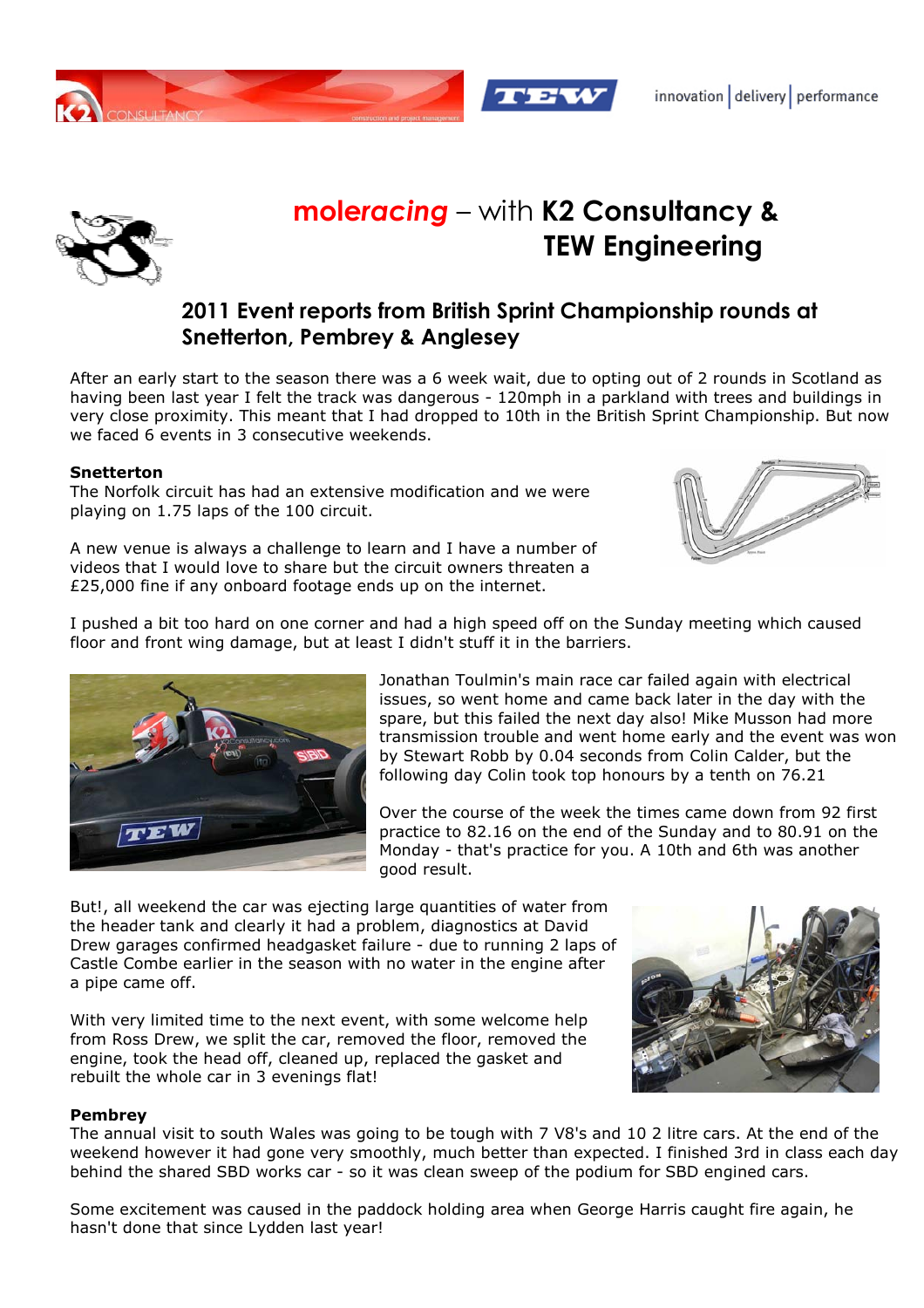No problems, the headgasket repair and rebuilt went perfectly in the dry weekend and the PB of 101.12 was demolished on the Saturday with a 98.88 in the run offs to leave me 7th overall. I was extremely pleased with this time and a few beers during the evening were consumed. This didn't affect the performance on Sunday on the same course, as after first timed run I posted a 96.94 and sat out the 2nd qualify run, preserving tyres and car. The run offs netted a buttock clenching, 96.80 for 6th. Result!

### **Anglesey International and National Circuit Sprints**

Now if only the weather was like this every race weekend - a cracking hot Saturday and a soaking track on the Sunday I'd be happy!

The 2.1 international circuit is always a great challenge with some big speeds being reached on the back straight. Admittedly I was only doing 134mph compared to the top V8s at 186mph (300kph), but it is great fun to be 'flat to the floor' in corners/kinks at these speeds.

The new datalogger is still difficult to get to grips with as you can see from the vast wealth of information available to you, but it will prove to be useful in finding why one run was better than another.

The Saturday single lap of the full international circuit was notable last year for missing out on the run off by 0.01 seconds, but this year was slightly more comfortable (but only just) making the cut in 12th



position but pushing out 3V8s in the progress, sorry Graham! Mike Musson retired again with more transmission problems after installing new driveshafts and Jonathon still hadn't fixed either car.

But improvements over the two runs dropped the time by 2.5 secs inside my PB to move me to 10th overall. Terry Holmes, in the 3500cc Judd managed a storming new outright lap record some 6 seconds faster than my time. A great first national round win for Tegra racing shown here.



Sundays forecast rain appeared at start of play and then eased as we packed up at the end of the day!

The wet made qualification slightly easier as I do enjoy driving in the slippery conditions and only having 272bhp is not such a disadvantage as the bigger cars struggle to lay down all 600+ bhp. On board videos from the wet run

off run can be found by clicking here or searching YouTube for "moleracing, Anglesey, wet, 2011"

Neil Lambert captured these great wet images and gives you an idea of the conditions.



The SBD works car shared by Steve Broughton and Mark Smith was having a troubled day after Mark tapped the armco heavily on the first of the 2 qualification runs. Heavy duty hammering put the suspension vaguely straight and a cautious 2nd run enabled Mark and Steve to scrape into the top 12